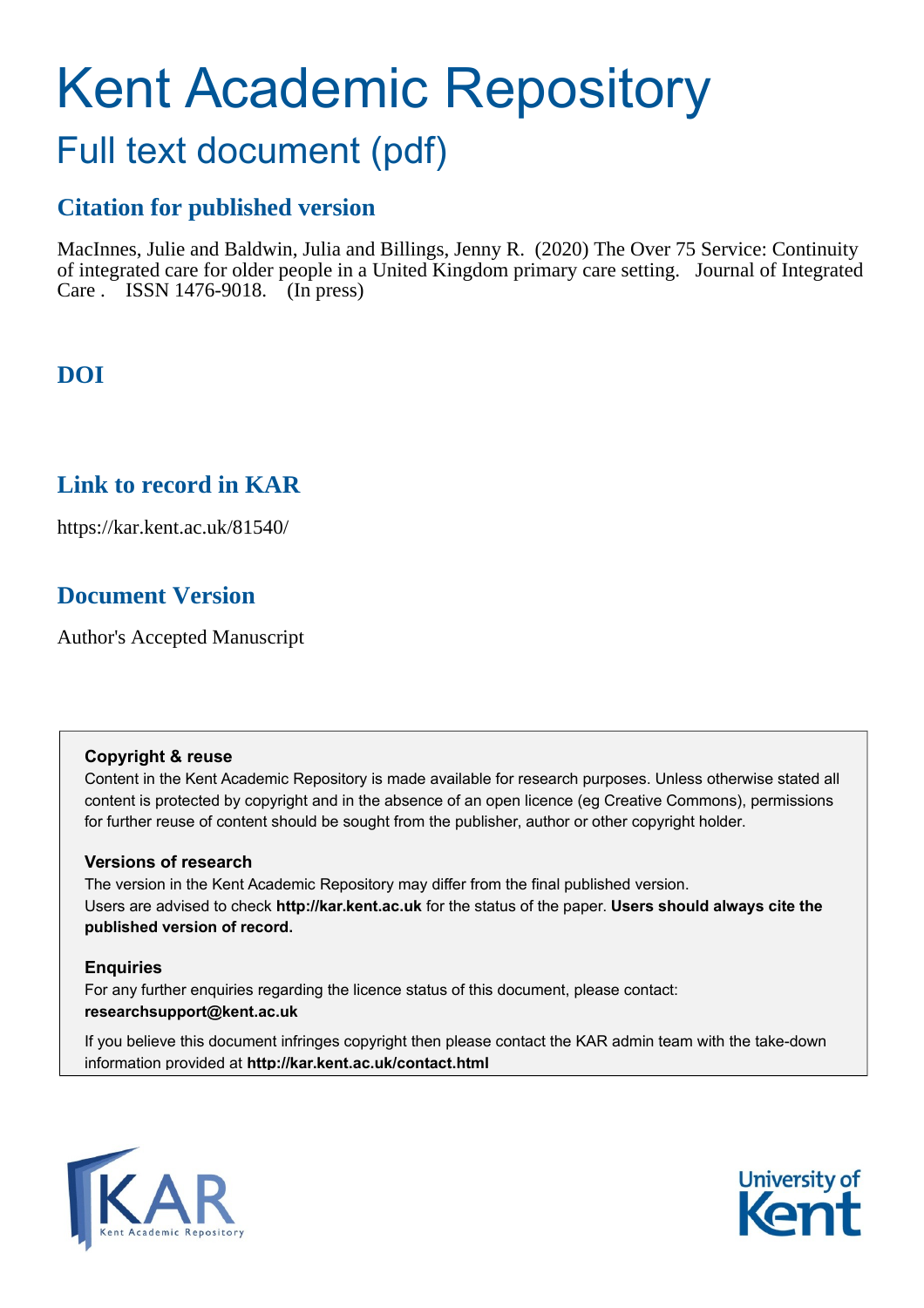#### **The Over 75 Service: Continuity of integrated care for older people in a United Kingdom primary care setting**

#### **Authors**

Julie MacInnes PhD, MSc, BSc Hons, Dip(HE) Nursing, PCGE, RN Research Fellow, Centre for Health Services Studies, University of Kent, Canterbury, UK, CT2 7NF. [J.d.macinnes@kent.ac.uk;](mailto:J.d.macinnes@kent.ac.uk) +44 (0) 1227 816020

Julia Baldwin BSc (Hons) Nursing, PgCert, RN Senior Practice Nurse, Sandgate Road Medical Practice, Folkestone, UK, CT20 2HN

Jenny Billings MSc, BSc (Hons), Dip Nursing, PgDipHV Professor of Applied Health Research, Centre for Health Services Studies, University of Kent, Canterbury, UK, CT2 7NF

#### **Acknowledgements**

This paper was published on behalf of the SUSTAIN consortium**.** The authors are grateful to all the participants who took part in the research.

The SUSTAIN project was funded under Horizon 2020 – the Framework Programme for Research and Innovation (2014–2019) from the European Commission under grant agreement No. 634144.

#### **Summary**

Continuity of care is concerned with quality of care over a period of time. It describes a process by which service users and their families are co-operatively involved with health and social care professionals in managing their care needs. Continuity of care can be divided into informational, managerial and relational and has been associated with improved user- and service-related outcomes. To date, there have been few studies which examine how continuity of care is developed and maintained in integrated primary care systems. This paper explores continuity of care in an integrated Over 75 Service for people living at home with complex health and social care needs. Using a case study approach, qualitative data was collected from multiple sources including interviews with managers and professionals, users and carers, care plans, steering group minutes and field notes. Data was analysed thematically. A number of factors are identified which characterise continuity of care, namely: information sharing through direct communication between providers and the development of trusted relationships within the team; identified care co-ordinators who acted as a conduit for information and communication; the development of ongoing relationships with users and carers requiring dedicated time and accessible and flexible services delivered in the users' own home.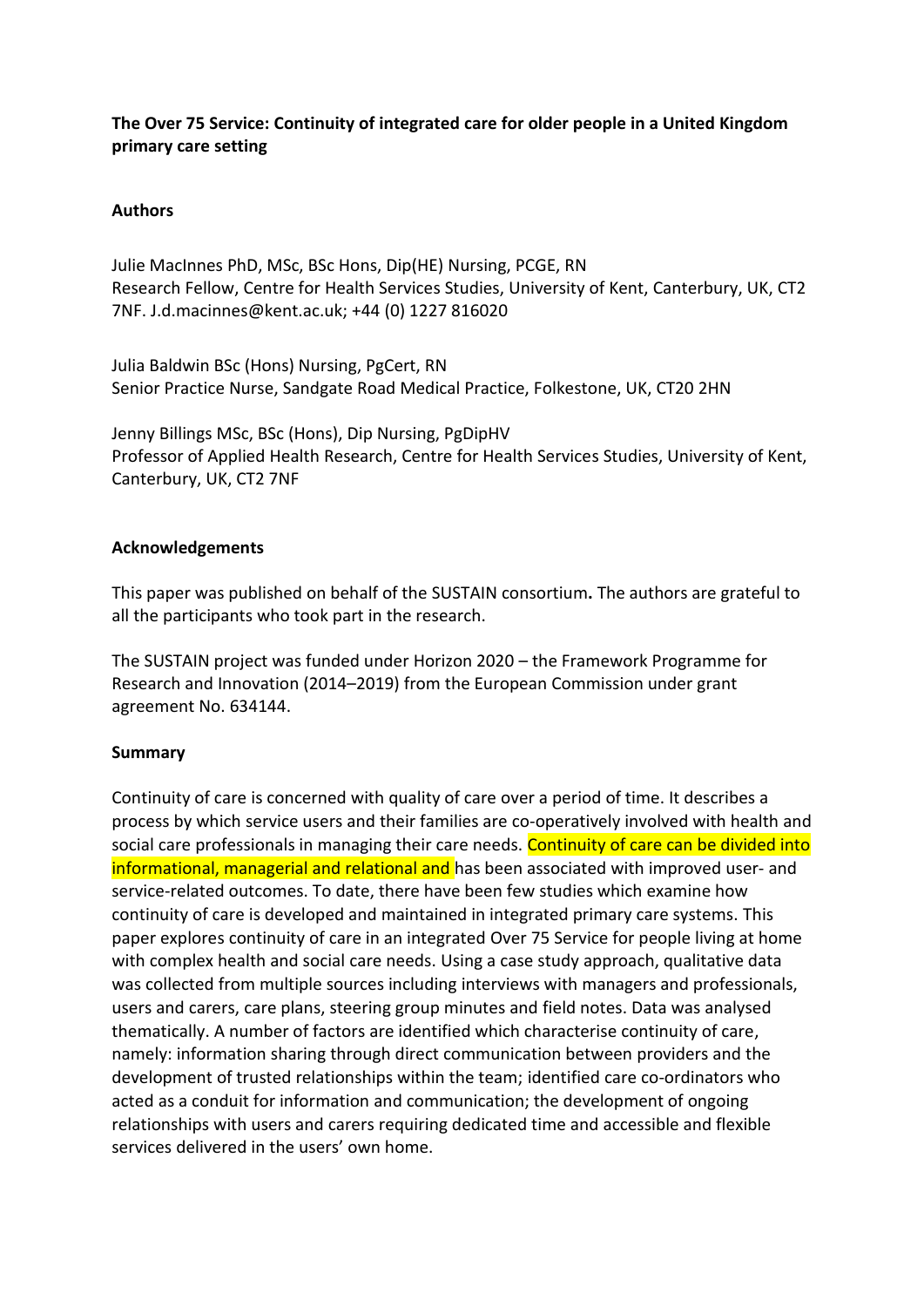#### **Key words**

Integrated Care; Primary Care; Frailty; Older People; Continuity of Care

#### **Introduction**

Continuity of care has been defined and categorised in a number of ways across a variety of disciplines. In health and social care, it has been described as a hierarchical concept on three levels [1]. At the most fundamental level, *informational continuity* describes a way in which medical and social information is available to any professional caring for the user. It includes a systematic process that allows accessing and communicating this information among those involved. *Longitudinal or managerial continuity* identifies a place in the health and social care system in which the user receives most care. It enables care to occur in an accessible and familiar environment from an organised team of providers. The team is responsible for co-ordination of care, including preventative services. Haggerty et al [2] describes this as different clinicians delivering consistent and coherent management through co-ordinated and timely delivery of services. At the highest level, *Interpersonal or relational continuity* describes an ongoing relationship between a user and personal physician. The user knows the physician by name and trusts them on a personal basis. The physician assumes personal responsibility for the user's overall health. However, relational continuity can exist with one or more clinicians [2]. Continuity of care is presented as a hierarchy in that it is suggested that lower levels need to be in place before relational continuity can occur, that is, information sharing is the most basic requirement on which care co-ordination is built. Only then can personalised, trusted relationships be developed.

Greater continuity of care is associated with improved outcomes including reduced rates of hospitalisation [3], increased adherence to medication [4], increased user satisfaction [5] and improved clinical management and preventative care [6, 7]. Relational continuity in particular, is considered a cornerstone of primary care practice and describes a relationship between the General Practitioner and user that spans multiple care episodes. However, General Practitioners are under unprecedented pressure in terms of workload, difficulties with recruitment and financial constraints [8]. Coupled with this, the drive for greater efficiency in the United Kingdom (UK) and elsewhere through the provision of general practice as scale through primary care federations or networks, an extension in out-of-hours services and the use of digital technologies means it is becoming increasingly difficult to establish and maintain personal relationships. Perhaps as a result, relational continuity is reportedly low for users with complex needs, requiring high-frequency care at home [9].

A broader skill mix in primary care in which practice-based staff increasingly deliver care and provide care co-ordination is advocated in order to free up capacity [8]. Beyond the boundaries of primary care, in the UK the Five Year Forward View [10] calls for decisive steps to break down barriers to how care is provided, specifically the creation of integrated out-of-hospital care teams consisting of primary and community care, hospital specialists, mental health and social care providers. Arguably, managerial continuity of care which extends responsibility for health and social care to members of the integrated team is becoming increasingly important in the delivery of community-based care. To date, there is limited published literature on the extent to which the different dimensions of continuity of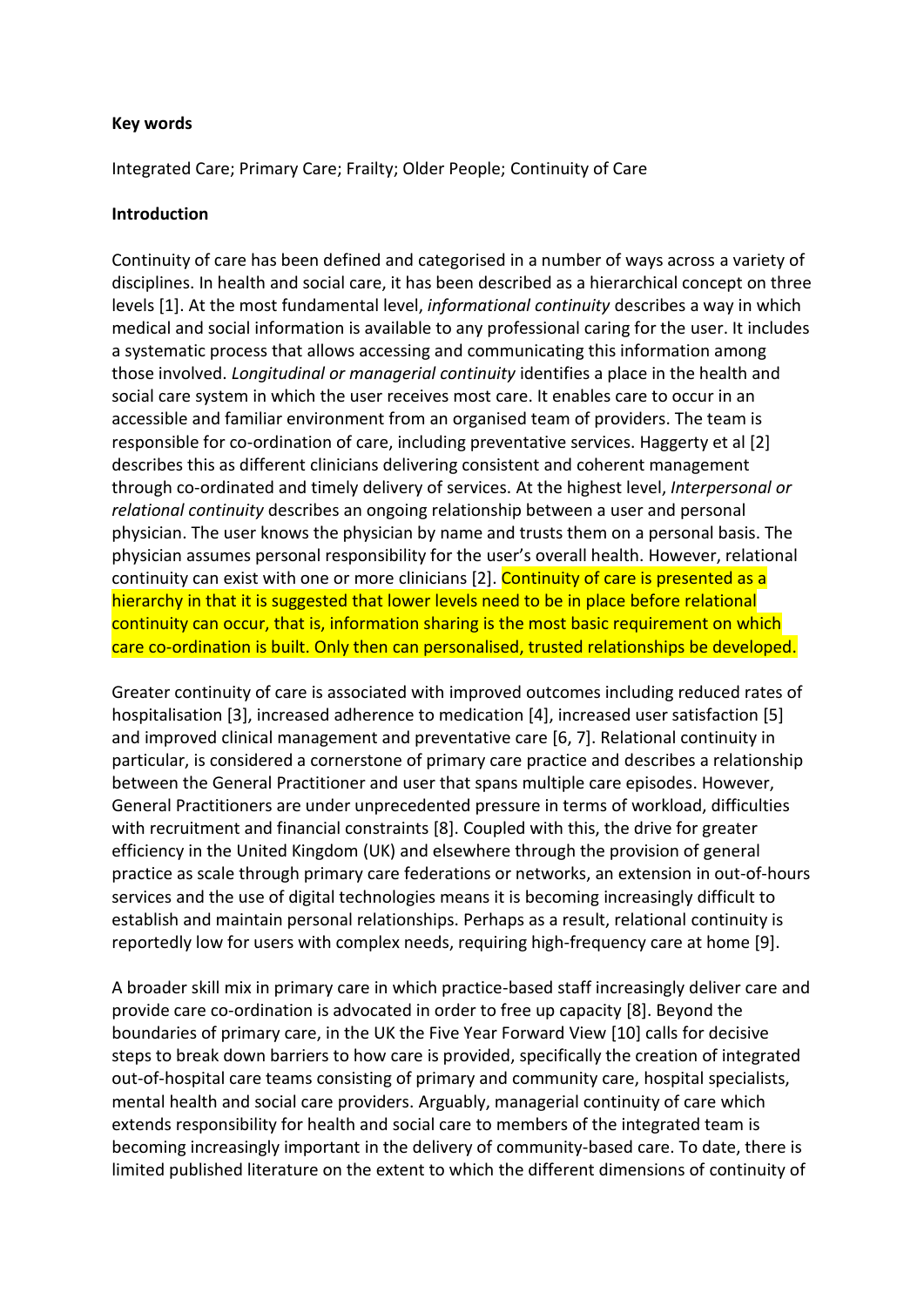care are evident within integrated health and social care teams or how continuity of care is established and maintained. This paper explores the concept of continuity of care in relation to integrated care, for frail, older people in the United Kingdom as part of the European SUSTAIN project. SUSTAIN (Sustainable Tailored Integrated Care for Older People in Europe) was a 4-year project (2015-2019) carried out by thirteen partners from nine European countries [11]. The aim was to support and monitor improvements to established integrated care initiatives for older people living at home with multiple health and social care needs. The Over 75 Service, delivered at a primary care medical practice in the South East of England was selected as one of 14 SUSTAIN case sites delivering integrated health and social care for older people.

#### *Ethical considerations*

Ethical approval was gained from the Research Ethics Committee REC reference 16/IEC08/0045, IRAS project ID: 216930.

#### **Theory and Methods**

#### *Setting*

The Over 75 Service was developed from the Enhanced Service for General Practice scheme [12], the aim of which was to proactively identify users at highest risk of unscheduled care due to the complexity of their medical needs. The service was designed on previous local work in integrated and proactive care [13]. The medical practice serves a population of approximately 12,000 patients. The Over 75 team consisted of two registered nurses (practice matrons) working in conjunction with a general practitioner and a paramedic practitioner. The wider service delivery team consisted of intermediate care practitioners, a community nurse, social workers, a mental health practitioner, a pharmacist and a representative from voluntary agencies including Age UK and a carer support group. Services provided included all medical and nursing care, including vaccinations, personal and domiciliary care, medication reviews, befriending and support and respite for carers.

Service users were identified through a computerised risk stratification tool, which identified the top 2% of users of secondary care services and those identified by the team as frail, living alone or with limited social or family support, were housebound, or were otherwise considered vulnerable. The practice matrons undertook a detailed patient assessment, including the Dalhousie Clinical Frailty Scale [14] within the users own homes, before referring to other agencies where relevant.

Communication between service providers was established via a steering group which was set up to lead the development and implementation of the service. A multidisciplinary case management approach was adopted with monthly multidisciplinary team meetings consisting of between 5-8 practitioners. A dedicated telephone number was created for users, informal carers and professionals which bypassed the busy main reception line. The practice matrons were the main co-ordinators of care, liaising between different professionals and being a single point of contact for users and carers.

#### *Methodology*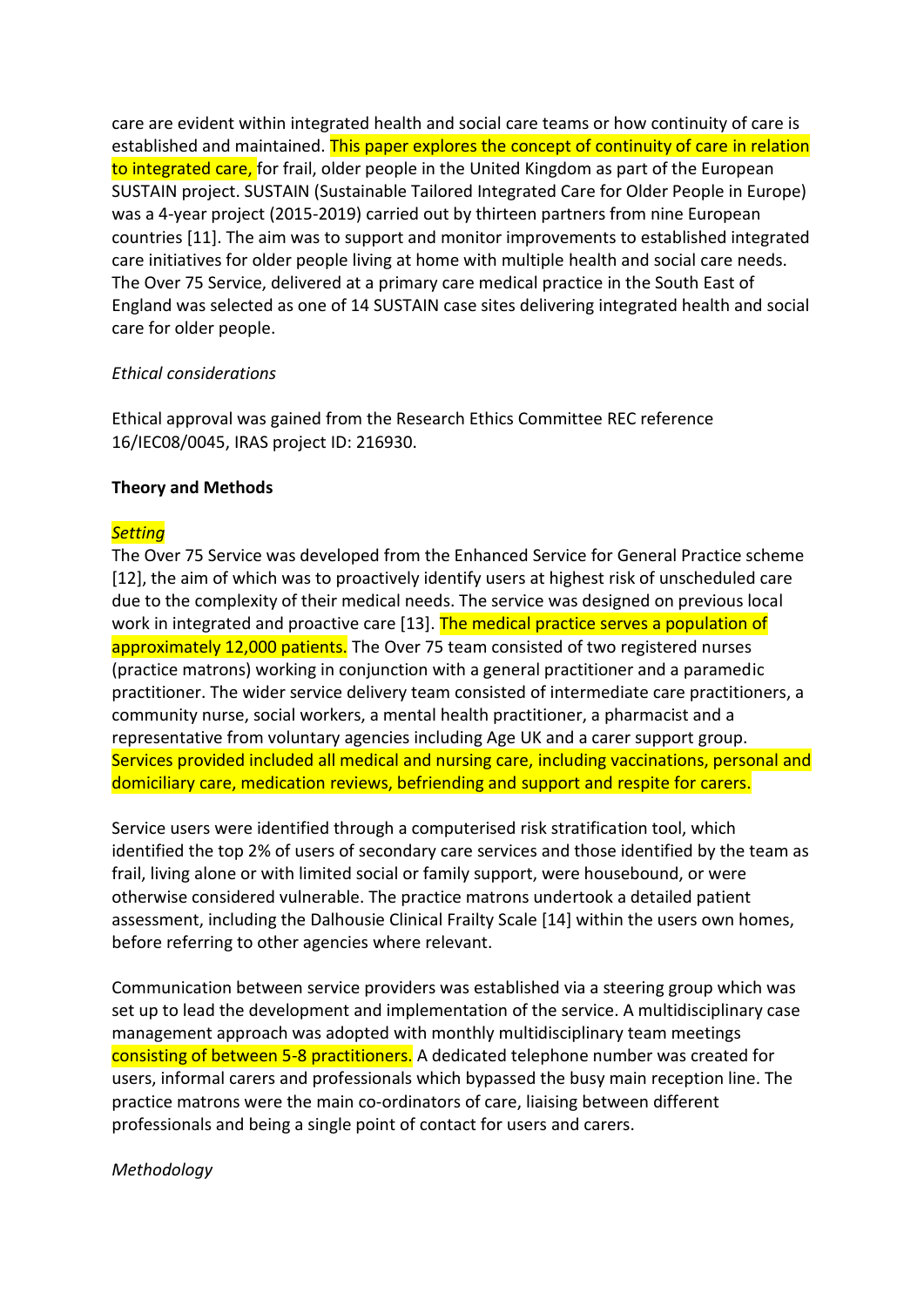The overall SUSTAIN methodology for all European sites employed a multiple embedded case study design [15] with data collected from each of the integrated care sites. The implementation of the integrated care initiatives and the evaluation of process and outcomes was guided by the Evidence Integration Triangle model [16], which has its origins in implementation science. The SUSTAIN methodology is described in detail in a paper by de Bruin et al [17].

#### *Methods*

For the purpose of this paper, data collected for the Over 75 Service as part of SUSTAIN, was analysed in order to explore the extent to which continuity of care was evident and how it was established and maintained.

#### *Data collection*

Data consisted of qualitative interviews with users and carers; interviews and a focus group conducted with managers and professionals delivering the service; documentary analysis of care plans; minutes of steering group meetings and the researcher's field notes (Table 1).

| <b>Data Source</b>                 | (N=)          |
|------------------------------------|---------------|
| User interviews                    | 15            |
| Carer interviews                   | 4             |
| User demographic questionnaire     | 15            |
| Carer demographic questionnaire    | 4             |
| Care plans                         | 15            |
| Professionals interview            | $\mathcal{P}$ |
| Professionals focus group          | $1(N=4)$      |
| Minutes of steering group meetings | 16            |
| Field notes                        | Continuous    |

Table 1: Summary of data sources

Demographic data of users and carers was also collected. Data was collected between March 2017 and April 2018.

#### *1) Users and carers*

The inclusion criteria for users was 75 years of age or older, living at home, with multiple health and social care needs, in receipt of the service for a minimum of 12 weeks, and cognitively able to participate in the study. Informal caregivers of users were also invited to participate. Interviews were semi-structured according to a pre-determined interview schedule, carried out face-to-face in the users or carers home and audio-recorded. The researcher completed a demographic questionnaire with the user or carer, at the time of the interview. Permission was also sought from users' to access their care plan, which was held either in the users home or at the medical practice.

#### *2) Managers and Professionals*

Managers and professionals delivering the service were invited to participate either in an interview or a focus group as determined by the availability of the participants. The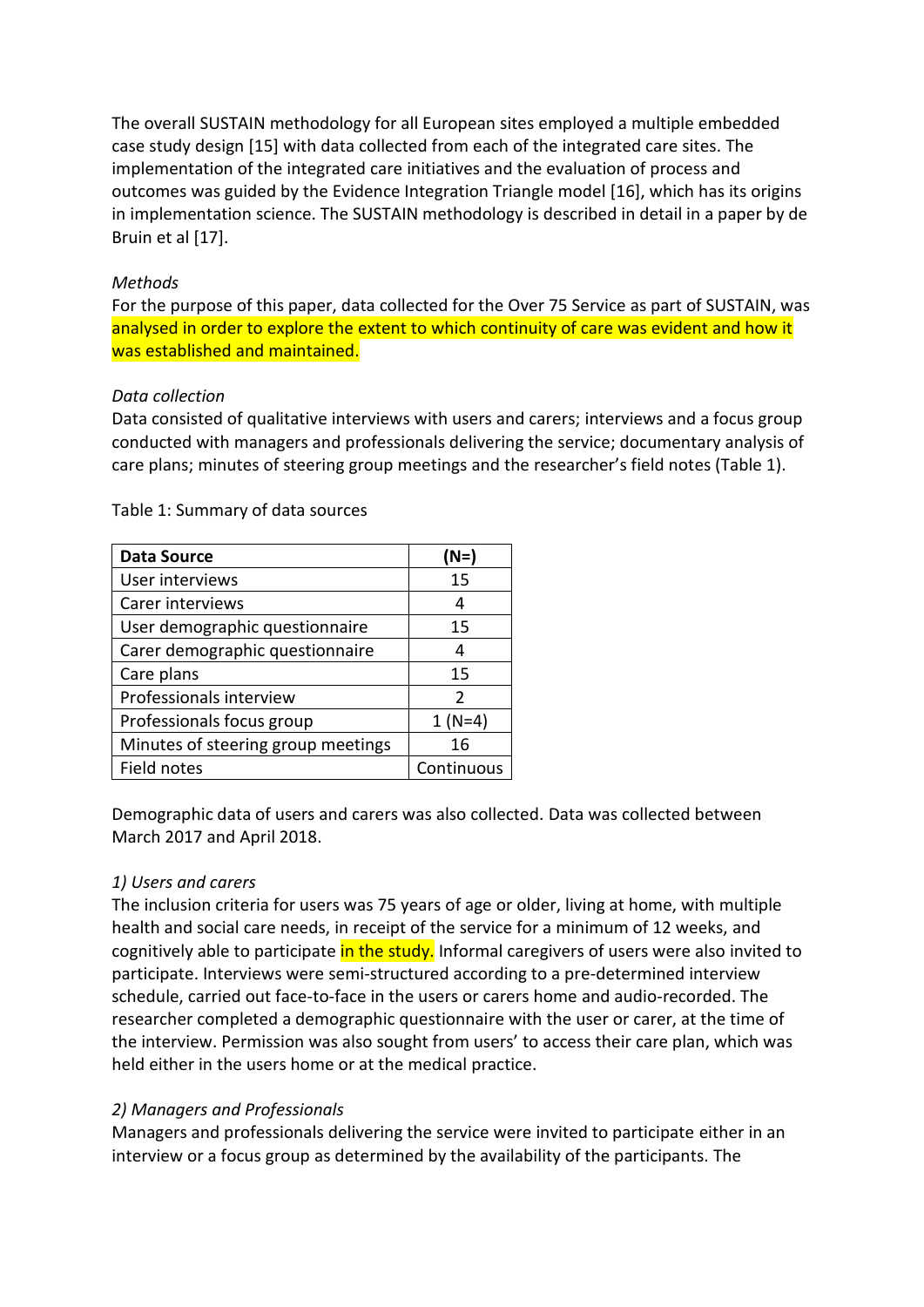interviews and focus group were semi-structured according to an interview schedule, carried out face-to-face in the medical centre and audio-recorded.

#### *3) Steering group meeting minutes and field notes*

A steering group consisting of managers and professionals was set up at the start of the SUSTAIN project. Meetings took place regularly between December 2015 and April 2018. Meetings were chaired by the researcher and minuted. Reflective field notes were written by the researcher on an ongoing basis.

#### *Data Analysis*

Qualitative data was analysed thematically using Flick's approach [18] which involved bringing predetermined templates to the data, in this case the interview and focus group schedules. Quotes were sorted into categories and coded according to their origin. Each category was organised into themes using the quotes to justify interpretation. Any data lying outside of the predetermined themes were analysed separately and also grouped into themes. The qualitative data analysis software, NViVO11, was used to facilitate the process. Individual data sources were coded separately. Unique identification codes were assigned to users (U), carers (C), managers/professionals (M/P), care plans (CP), steering groups minutes (SG/date) and field notes (FN). Quantitative demographic data was analysed using descriptive statistics.

#### **Results**

The demographic characteristics of users and carers are presented in Table 2.

| <b>User</b> |                    | Carer       |           |               |             |
|-------------|--------------------|-------------|-----------|---------------|-------------|
| Sex         | Male               | 5(33.3%)    | Sex       | Male          | $2(50.0\%)$ |
|             | Female             | 10 (66.7%)  |           | Female        | $2(50.0\%)$ |
| Age group   | 75-84 years        | 7(46.6%)    | Age group | 75-84 years   | 3 (750%)    |
|             | 85+ years          | 8 (53.3%)   |           | 85+ years     | $1(25.0\%)$ |
| Education   | Low                | 10 (66.7%)  | Education | Low           | $2(50.0\%)$ |
| level       | Middle             | $3(20.0\%)$ | level     | <b>Middle</b> | $2(50.0\%)$ |
|             | High               | 2(13.3%)    |           |               |             |
| Marital     | Married/cohabiting | 5(33.3%)    | Marital   | Married/      | 4 (100%)    |
| status      | Divorced           | 2(13.3%)    | status    | cohabiting    |             |
|             | Widowed            | 8 (53.3%)   |           |               |             |
| Living      | Living at home     | 7(46.7%)    | Living    | Living at     | 4 (100%)    |
| situation   | alone              |             | situation | home with     |             |
|             | Living at home     | $6(40.0\%)$ |           | user who is   |             |
|             | with spouse or     |             |           | spouse/       |             |
|             | partner            |             |           | partner       |             |
|             | Living at home     | 1(6.75%)    |           |               |             |
|             | with at least one  |             |           |               |             |
|             | other family       |             |           |               |             |
|             | member             |             |           |               |             |

Table 2: Demographic characteristics of users and carers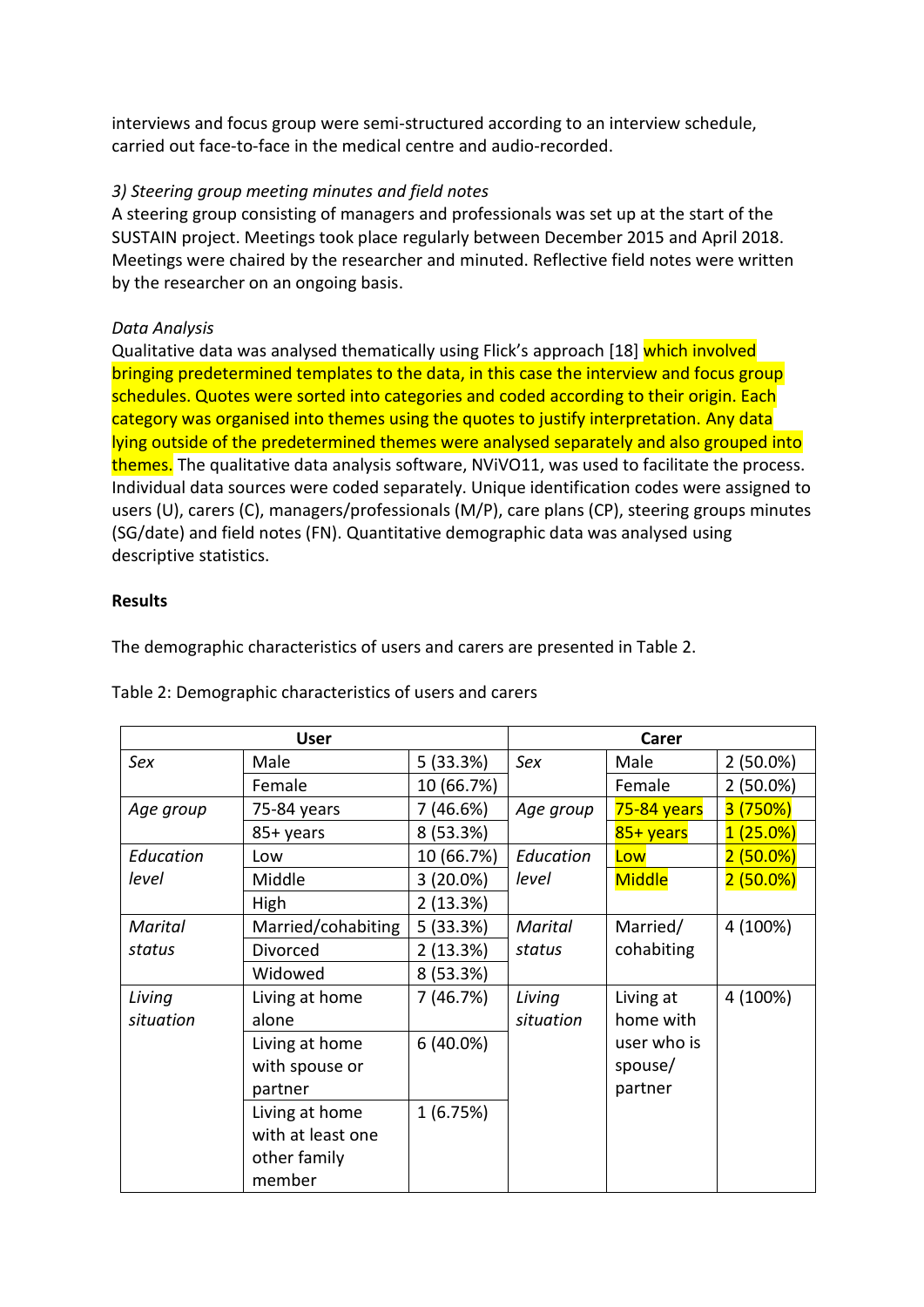|                | User       |                   | Carer |
|----------------|------------|-------------------|-------|
|                | Other      | 1(6.7%)           |       |
| <b>Medical</b> | Number of  | $Mean=5.2$        |       |
| conditions     | conditions | 0 (sd $\pm$ 2.7), |       |
|                |            | (range 1-         |       |
|                |            | 11                |       |

From the analysis, a number of sub-themes were identified within each domain of continuity of care (Table 3).

Table 3: Themes of continuity of care

| <b>Domain</b> | Sub-Theme                            |  |  |
|---------------|--------------------------------------|--|--|
| Informational | Willingness to share information     |  |  |
|               | Mechanisms for information sharing   |  |  |
|               | Personalised and family-focused care |  |  |
| Managerial    | Greater efficiency                   |  |  |
|               | An identified care co-ordinator      |  |  |
| Relational    | <b>Trusted relationships</b>         |  |  |
|               | Accessibility of professionals       |  |  |
|               | The value of an extended assessment  |  |  |

#### *Informational continuity*

#### *Willingness to share information:*

Overall, there was a willingness to share information across organisations and amongst different professionals although the need to share information which was not perceived to be relevant to all agencies was questioned:

"It's kind of working together and just sharing information, rather than thinking 'Oh we're the district nurses and that's the GP surgery' and not sharing information. If we're told something and we think it would be valuable for them to know, we'll always pass that information over" (M/P6)

"Each organisation wants their own paperwork…also we're all looking at slightly different things so, it's of no interest to me how much money somebody's got in the bank but that's quite an inherent part of the social services assessment. So there will be different elements of different information that we want from patients that might not be relevant to other services" (M/P5)

From a user and carer perspective, information sharing was not always apparent to users and carers of the service who recognised that whilst information was shared amongst staff within the medical practice, this was not the case for outside agencies:

"I think the surgery shares things between them" (U2)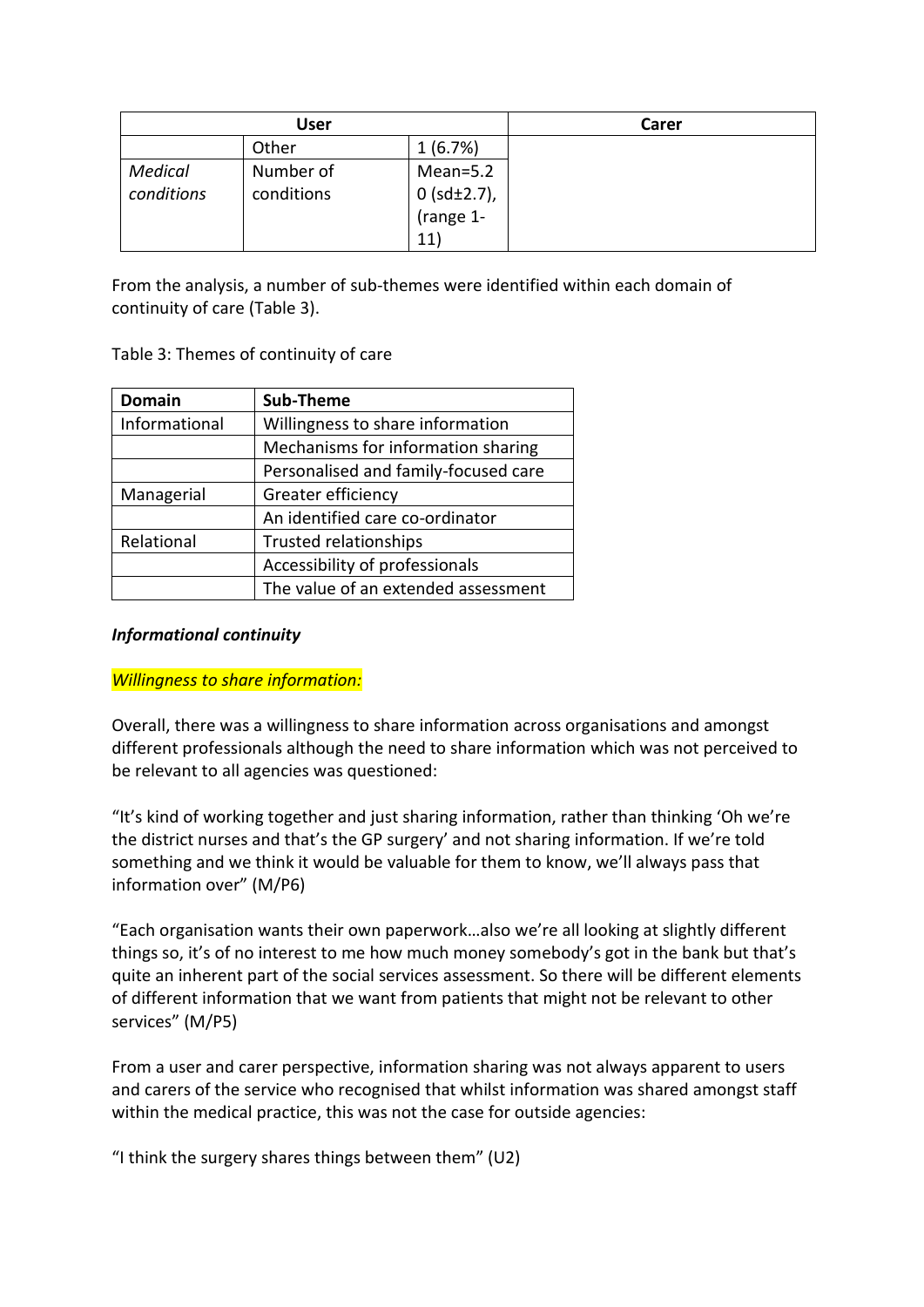"Information is shared within the surgery [between the GPs, nurses and reception staff] but not with outside agencies [i.e other community service providers] – I always need to repeat things. I act as a sort of co-ordinator [between services]" (C1)

#### *Mechanisms for information sharing:*

Information was shared in monthly multidisciplinary team meetings and via electronic referral systems. Importantly, more informal methods such as telephone calls and face-toface drop-in meetings were also used as means of communication. As a result, personal relationships were established between professionals which was highly valued:

"If I've visited patients and have any concerns or questions I can come in at any time and ask, but it's always a good point at the MDT [multidisciplinary team] because there's a lot of people round the table who would also have input" (M/P4)

"Basically it's just information sharing, it's just a case of ringing up the surgery, speaking to them and it's just such an easy conversation to have, you can tell them what the problem is, what you feel, and it is just a nice conversation, they're happy to work with you" (M/P6)

The use of information technology as a facilitator of information sharing was problematic due to the lack of interoperable systems and concerns about information governance:

"The district nurses went paper-free and that caused its own issues and social services are on a completely different thing and then initially they couldn't even send us emails because we weren't secure enough and, you know, there's been all these sort of problems with IT and nobody seems to have the solution" (M/P5)

"The information governance has created a few headaches…It's knowing what you can and can't send and share electronically or by other means" (M/P4)

From a user and carer perspective, it was believed that information stored on computer was detailed and accessible, which was in contrast to the views of the professionals:

"They seem to get everything through on the different computers" (U1)

"As far as I know they've got a good account of me on the computer, so I think basically there's not much they don't know about me really" (U10)

Care plans were not a significant method of communication between organisations, with each provider having their own care plan. As a result, care plans were used as a mechanism for sharing information with the user rather than between the team.

#### *Personalised and family-focused care:*

Information shared across organisations was perceived to enhance care efficiency and led to more person- and family-centred care: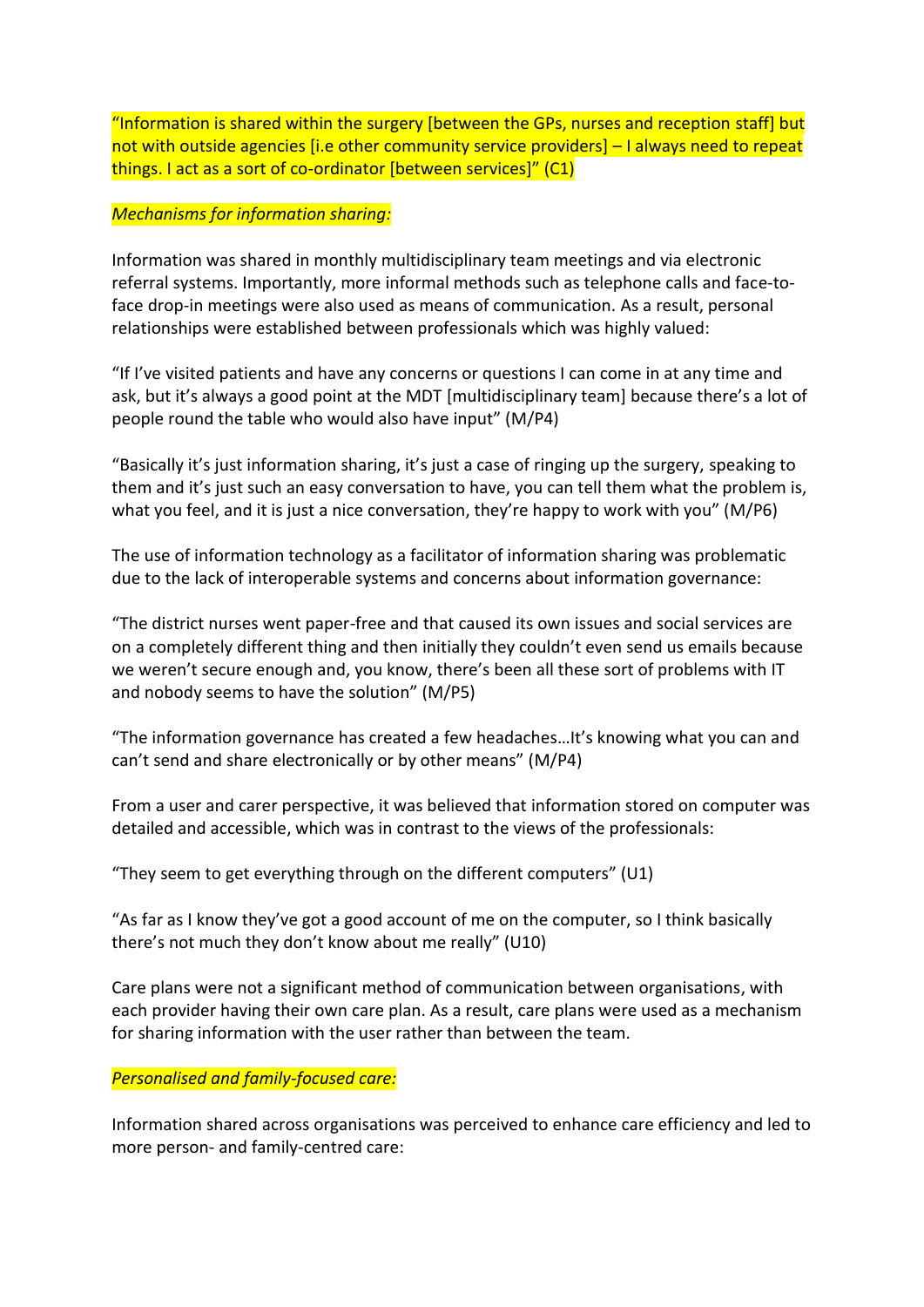"Knowing the patient's histories, means that we provide a more efficient service because there aren't any sort of holes in what we're doing. We can go in and see that patient and we know everything about them before we've even walked through their front door, that means that care can be given more efficiently because we don't have to dig for information before going in" (M/P6)

"It's not just the patients, the team here are very aware of the family situation and quite often they refer to me to give the husband, the wife, the son, daughter, whoever, a bit of a break because they are the main carer, so it's knowing the whole situation at home and being able to give you that information" (M/P3)

#### **Managerial continuity**

#### *Greater efficiency:*

Professionals believed care was co-ordinated within the service, resulting in greater efficiency with less duplication and fragmentation of services:

"A lot of our patients are in and out of crisis and I think it's working out how we work together because we're obviously referring onto lots of people. It's making sure we haven't doubled up on everything" (M/P3)

"I think having someone to plug the gaps. I think the more we work together the more those sorts of gaps become obvious" (M/P2)

#### *An identified care-coordinator:*

As specified in the design of the Over 75 Service, the practice matrons acted as the main coordinators of care, liaising between different professionals and being the single point of contact for users and carers:

"It's easier for me when I get a referral through and they [practice matron] say, 'right, we've done this, they're going to be referred to so-and-so, they're going to do this' " (M/P3)

Users and carers were also able to identify who was co-ordinating their care:

"I think she [practice matron] is specified as my care co-ordinator so I do feel I've got an open line to her" (U3)

Liaison with social service was more difficult as individual users had different case managers. This resulted in a failure to establish personal relationships between different providers and led to perceived difficulties in care co-ordination:

"One of the problems with social services is that you can't just directly phone any individuals, you always have to go through a central point" (M/P5)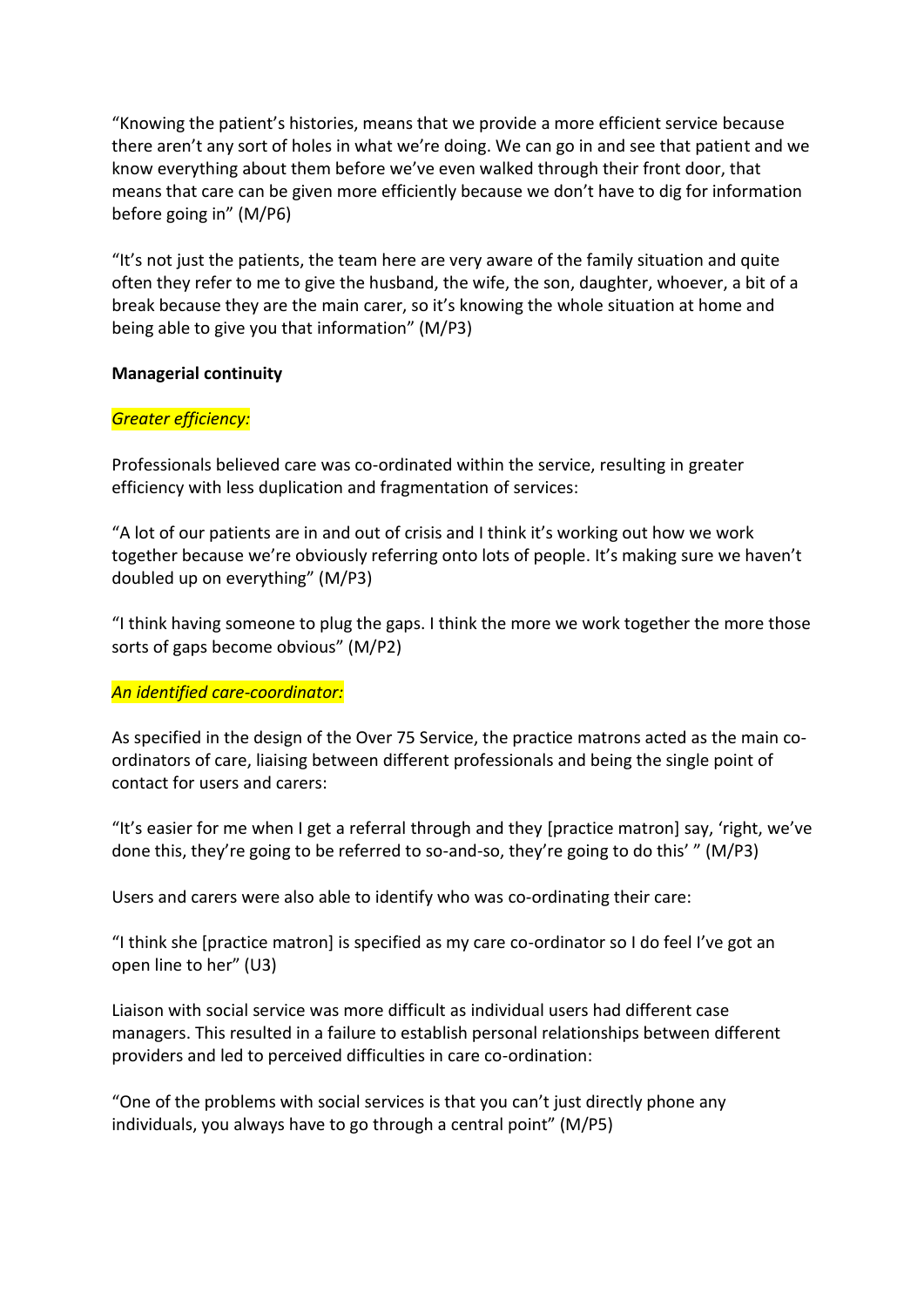"Social Services are a bit more difficult because every patient has a different case manager…It can be slightly disjointed because you need to find out who their case manager is" (M/P6)

#### **Relational continuity**

#### *Trusted relationships:*

Strong relationships, particularly with the practice matrons was established with users over time.

"Being in more contact with the nurses I've found I know them personally now…I think it's quite nice and they are very friendly and it's nice to speak to them because they know who I am, and I know them" (U4)

"I trust them. You know, I mean this is the difference. The rapport is totally different with somebody that will listen to the patient than somebody that tells you what you've got to do" (U7)

In contrast, there was some lack of relational continuity with social services carers:

"If I get the regular one she's knows more or less anyway but sometimes we have a different one come in" (C4)

#### *Accessibility of professionals:*

The availability and responsiveness of the practice matrons were particularly highly valued:

"She's given me a telephone number so I can get in touch if I want any help" (U10)

"You've only got to ring up the surgery and she's here in about 3 minutes if you really need her. She's always here if I badly need her" (U7)

The practice matrons would also 'pop-in' which added to the sense that users and carers were valued:

"One of the nurses did call and see me a few weeks ago and she said she was just in the area and just popped in to see if I was alright" (U4)

"[User] had bronchitis pretty badly and then the matron came back and sat and had a lovely talk to us about all sorts of relevant things which is helpful and just to check up on [user]" (C2)

#### *The value of an extended assessment:*

The extended length of time the practice matrons were able to spend with users and carers on an initial assessment, in their own home was instrumental in developing relationships: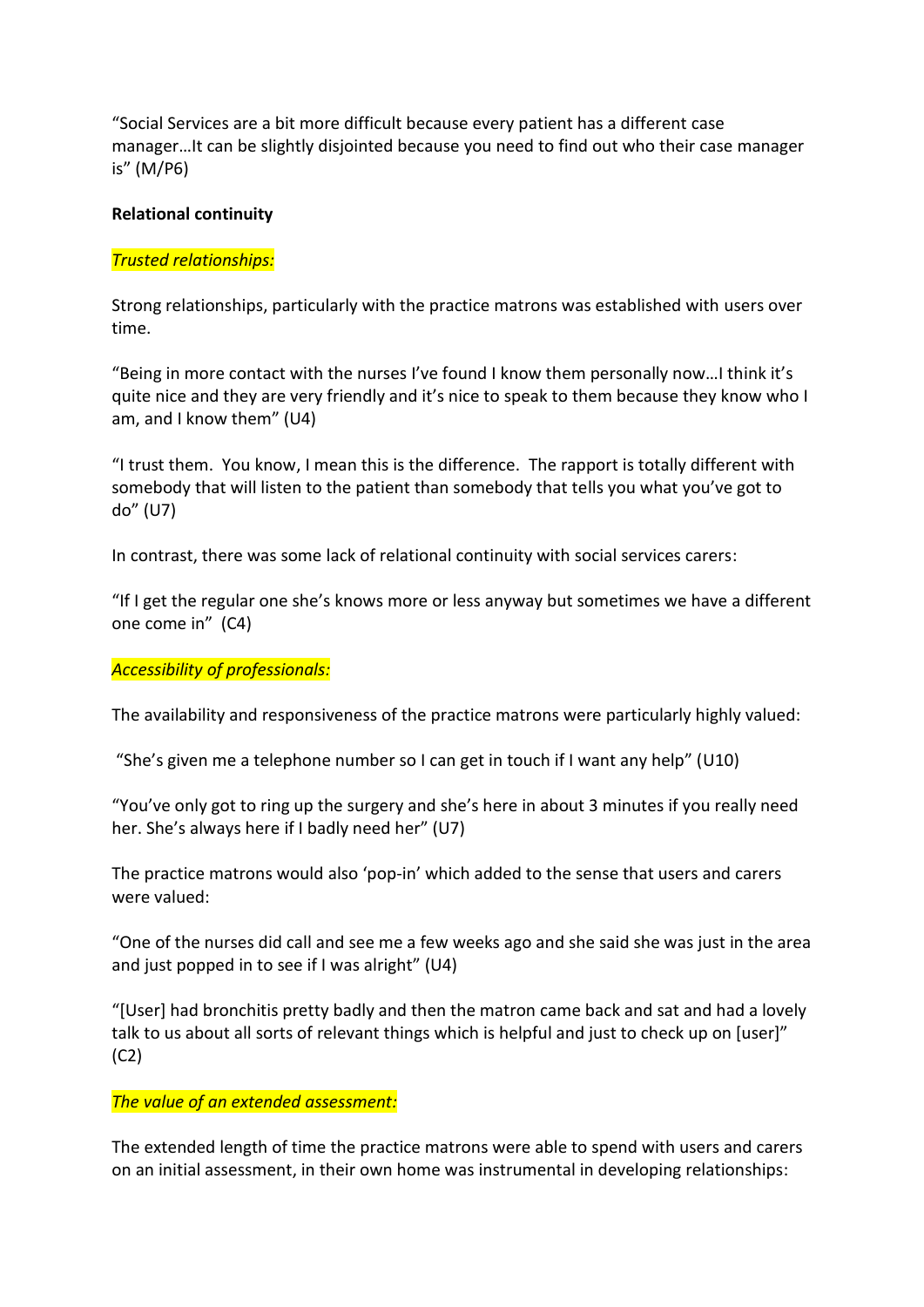"I had a very useful talk with [practice matron]. I had to have an extended talk with her, it was very good… we did have a good old chat then, but that's really the first time in all my experience of the NHS [National Health Service]" (U3)

"She asked me what I'd had wrong with me, why I was in this state that I am… just asked me what illnesses I'd had recently but just general conversation about things. She was very, very pleasant and very…you felt you could talk to her. She wasn't in a rush" (U11)

This however contrasted with the limited time spent with a general practitioner, where due to time pressures, users are given specific time slots, with resulting perceived lack of continuity:

"You are conscious of that time factor, that it's 10 minutes and that's your lot really" (U9)

"You can have a 10 minute appointment with any one of the doctors…sometimes they suddenly get up as much as to say 'well it's time you went now' (U11)

#### **Discussion**

The continuity of care hierarchy consists of some of the main tenets of integrated care working namely, information sharing, care co-ordination and developing and maintaining interpersonal relationships between professionals and with users and carers and so is a useful lens through which to explore integrated care. In this analysis, an examination of continuity of care provides insights into primary care as a setting for integrated care, multidisciplinary teamworking and the transferability and sustainability of integrated care initiatives. A high degree of continuity of care, as found in the Over 75 Service, indicates a highly integrated network [19].

#### *Primary care as an integrated care setting*

In this study, a primary care setting facilitated integration as the medical practice acted as an informational and geographical hub, providing a focal point for community service providers, users and carers. Unlike other services, general practice records care episodes over long periods of time, which provides rich and comprehensive information about a user which has the potential to be shared. In the Over 75 Service, the responsibility for care coordination lay with practice matrons rather than general practitioners. This is in line with the vision of healthcare in the United Kingdom where practice-based staff, in this case nurses, provide care co-ordination in order to free up capacity amongst general practitioners [8]. The practice matrons fulfilled a dual role in establishing and maintaining both managerial and relational continuity. They were the central point of contact for members of the integrated care team and were also the main point of contact for users and carers accessing services across multiple care episodes. The senior practice matron was well-positioned to lead the service given their engagement with users and carers and the presence of existing relationships with other professionals. As a consequence, managers and professionals in the team perceived a high degree of managerial continuity where different professionals delivered consistent and coherent management through co-ordinated and timely delivery of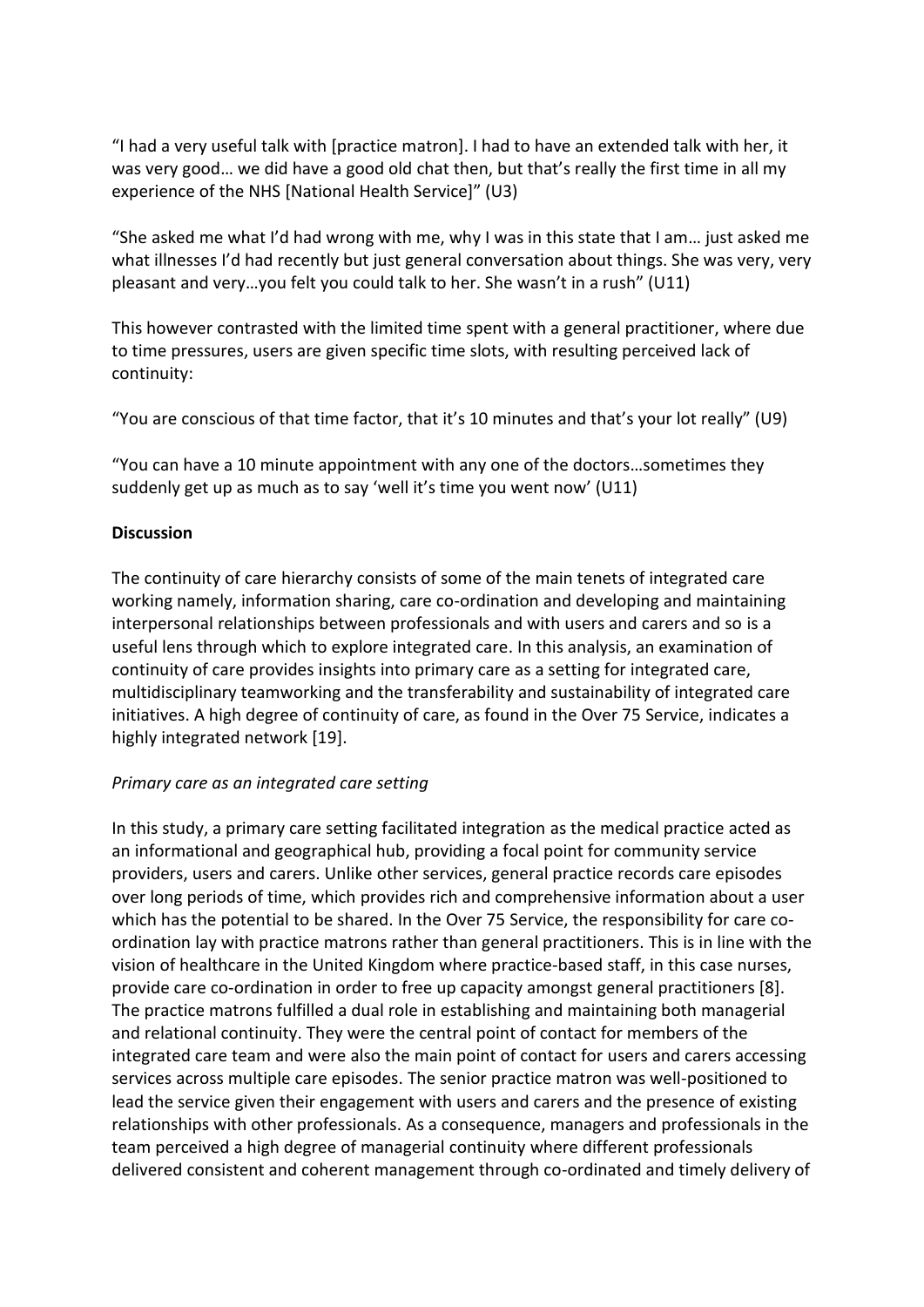services [2]. This resulted in perceived reduced duplication of services, fewer gaps in service provision and greater efficiency through more focused interventions. Importantly, unlike the general practitioners, the practice matrons had dedicated time to deliver the Over 75 Service which was crucial in terms of both establishing and maintaining the initiative.

The way in which provider organisations were structured around the primary care medical practice, impacted on managerial continuity. Individual staff members from different provider organisations were assigned to the practice so each covered the same geographical footprint with responsibility for the same group of service users. As a result, the team was relatively small and had frequent opportunities to work together and became known to each other personally. However, this was not the case for social services which was not geographically aligned to the primary care practice but rather, was part of a region-wide, highly centralised service. This meant that different case managers, accessed via an automated referral system, were assigned to different users leading to a failure to establish personal relationships with other members of the team and perceived difficulties in care coordination. This was also evident for users where co-ordination for social care was seen as the responsibility of social services, rather than the practice matrons as for all other services. The lack of a standardised information system has been cited as a barrier to integrated primary care services for older people [20].

Relational continuity was established primarily with the practice matrons. In a recent review of integrated care for older people with frailty, it was found that service users and carers placed importance on continuity of care through one-to-one relationships with a care coordinator, valuing this relationship to provide information and support and facilitate personalised care [21]. The main facilitators and maintenance factors for relational continuity, in this study, where the accessibility of the matrons via a direct telephone line and their ability to respond quickly when needed. This is consistent with published literature where having a single trusted professional who helps navigate the system and sees the patient as an equal partner supports the experience of continuity of care for users [2]. Equality of the relationship between older people and their case manager has been described as condition for achieving productive interactions [22].

However, this continuity may have highlighted the lack of a relationship with the general practitioner where users rarely saw the same practitioner and only for time-limited consultations. However, perceived effective information sharing is known to compensate for inconsistency in personnel and lack of relational continuity [23].

#### *Multidisciplinary teamworking*

Within the multidisciplinary team, information exchange was key to providing care which was co-ordinated and seamless. A willingness to trust other team members and share information across organisational and professional boundaries was important in the establishment of the Over 75 Service. Establishing mutual trust between team members has been cited as a pre-requisite for integrated primary care teams caring for older people [24].

However, the mechanisms by which information was shared was also important for building trusting relationships between team members and facilitating shared decision-making and a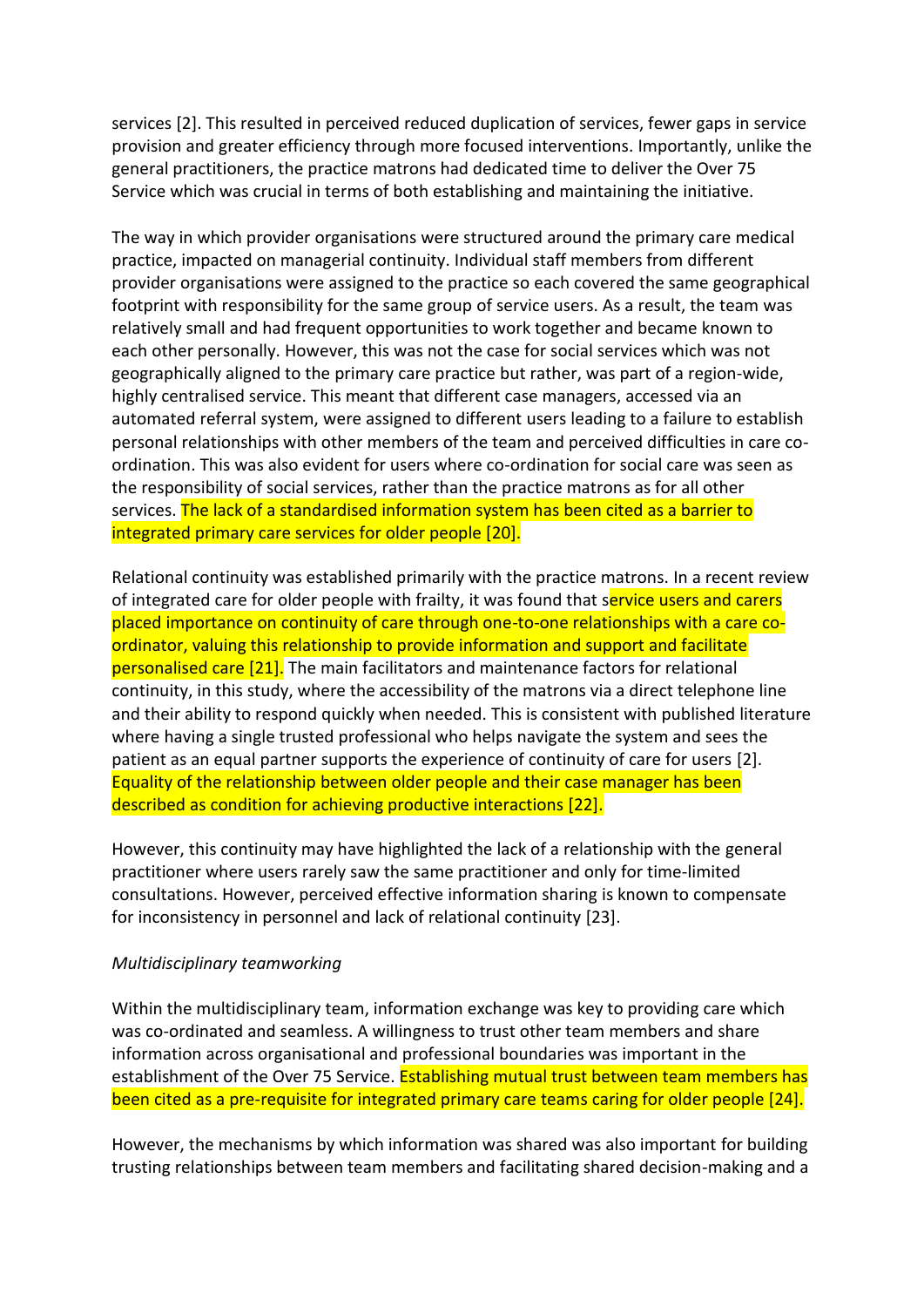problem-solving approach to care. Direct communication between individuals through multidisciplinary team meetings, informal meetings and telephone calls was the main vehicle for information exchange. Rather than enhancing the flow of information, information technology acted as a barrier to communication due to multiple platforms which were not interoperable and concerns about information governance where there was a lack of understanding about what information could and could not be shared digitally. This lack of interoperable information technology systems has been well-documented in integrated care [25, 26]. The lack of confidence in informational technology may have stimulated face-to-face and telephone information exchange which strengthened interpersonal relationships and enhanced teamworking. In contrast, there was an assumption amongst users and carers that information was shared digitally, especially amongst primary care practitioners but less so with other community agencies. This is consistent with documented findings [2] where information sharing between professionals was assumed by users, until proven otherwise.

In the Over 75 Service, care plans were not a significant method of communication between organisations. The decision not to share care plans or to develop a shared, common document was made during the development of the service on the basis that information would not be relevant to all providers and perceived difficulties with changing organisationwide templates. The decision whether or not to share their care plans with different providers was, therefore, left to the users. Perhaps the lack of relevance of the care plan to different organisations meant that the purpose and value of the care plans was not obvious to users. Other studies [2, 11] also found that care plans were rarely seen as an aid to continuity by users. This lack of the use of care plans as an aid to continuity may be a lost opportunity to enhance care co-ordination and managerial continuity as well as to engage users in decision-making about their care.

Within the multidisciplinary team, trusted relationships with a small number of key professionals, has been found to be important in integrated teams [27]. The size of the team is therefore important in delivering integrated care. In the UK, the move to deliver primary care at-scale through primary care networks (PCNs) serving populations of 30,000–50,000 people [28] is likely to result in larger teams which may have consequences for care coordination and the development of trusting relationships.

Users and carers valued the opportunity to discuss a wide range of issues and concerns which was made possible by extended appointments with the practice matrons in particular, but also with other professionals. Care was delivered, by all professionals and voluntary care workers, in the users own home which was highly valued by both users and carers. Home visits were conducted as part of initial assessments by the practice matrons, in response to a crisis or on a more impromptu basis. A comprehensive initial assessment, has been judged of particular importance in other studies on integrated primary care for older people [29]. This care setting was important in establishing and maintaining relational continuity both from a user and professional perspective as it was felt that the environment led to the relationship being less hierarchical and medically-dominated. This emphasis on the delivery of flexible services delivered when necessary, especially where support can be provided in the person's home, has been described as being important for continuity of care [30].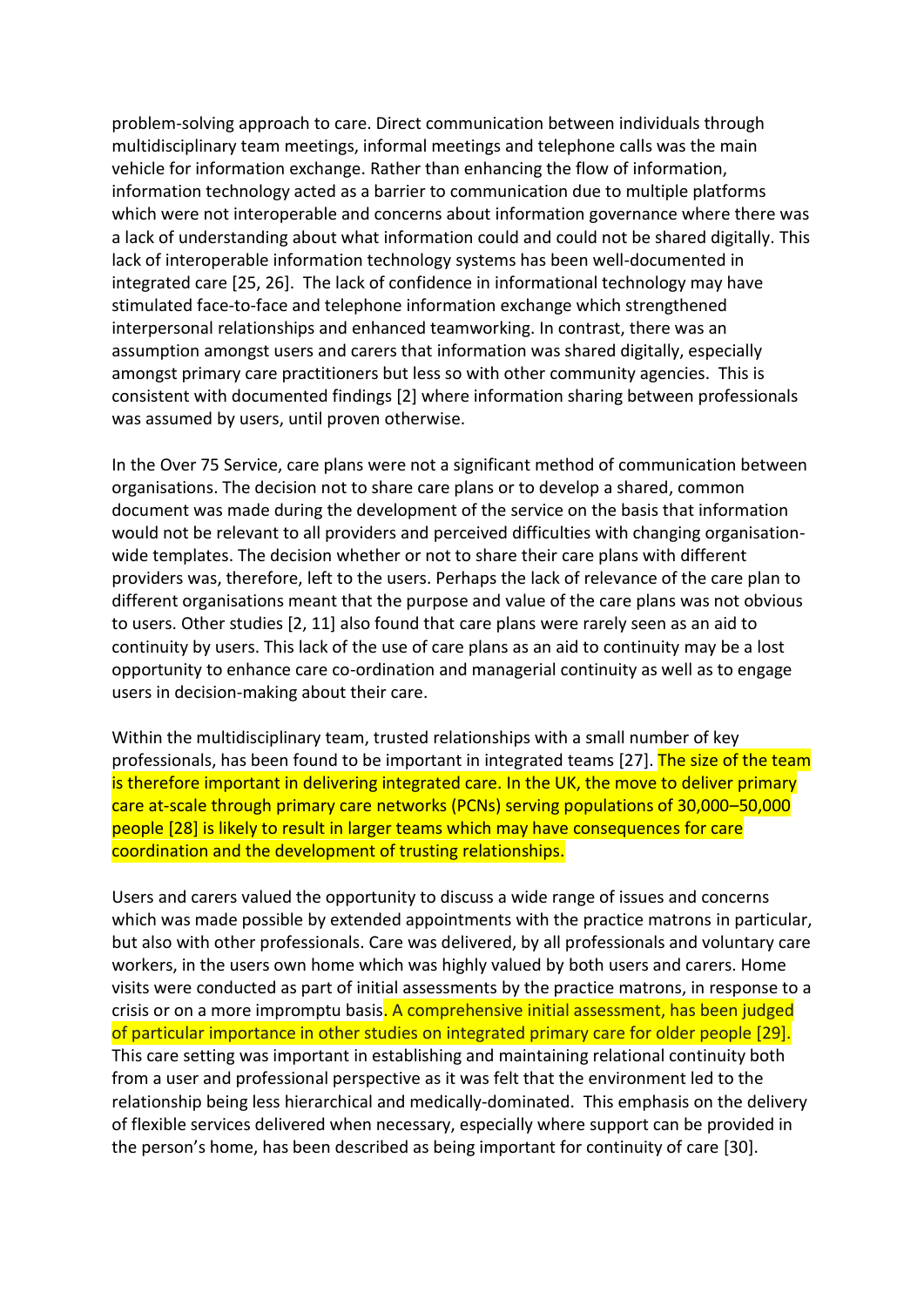The concept of continuity of care as a hierarchy assumes information sharing is necessary for effective care co-ordination and are pre-requisites for the development of trusted relationships. From a professional perspective, the act of sharing information and working closely as a team to co-ordinate care does seem to lead to the development of close, personal relationships. However, a degree of trust is necessary before professionals are willing to share information, suggesting an inversion of this hierarchy. Lessons from the SUSTAIN project, amongst other literature [24], also suggest that the implementation of integrated care initiatives are facilitated when teams have a past history of working together and so have had time to develop good working relationships. From a user perspective, relational continuity exists independently of whether professionals share information or work together as it is based upon personal relationships with individual professionals. Continuity of care as a hierarchy therefore, depends upon whose perspective it is viewed from and may not be as linear as predicted.

#### *Implications for transferability and sustainability*

Locating an integrated care initiative within a primary care setting had significant benefits in terms of information sharing, care co-ordination and relational continuity. Within the region, where most services are configured to align with primary care medical practices, the Over 75 Service model of care has the potential to be highly transferable across the primary care sector. The need for primary care to be better integrated into home and community care is echoed elsewhere [31]. However, the degree to which the service is sustainable is less clear. The practice matrons had dedicated funding to undertake both the leadership and delivery of the service. The voluntary services, in particular, were vulnerable to sudden discontinuation of funding. Sustainability is therefore, highly dependent on continued funding. Leadership of the service was dependent on one key individual, the senior practice matron, who had established relationships with the other members of the multidisciplinary team and users and carers over a relatively long period of time. Whilst interpersonal skills, motivation and commitment are not of course, unique to this individual, their skill and experience in leading the service means they would be difficult to replace. This over-reliance on one individual is a considerable risk to the sustainability of the service.

#### *Recommendations*

- Integrated care initiatives are ideally located within primary can as, unlike other health and social care settings, general practice records care episodes over long periods of time. As a result, they act as 'informational hubs', providing a focal point for community service providers, users and carers.
- A designated care co-ordinator should be identified who is the main point of contact for service providers, users and carers. Dedicated time should be given to this role.
- Multidisciplinary teams should be small, delivering services across the same geographical footprint so that there are numerous opportunities for team members to interact and develop trusting relationships.
- Service providers should be accessible to users, and provide a flexible and responsive service as this facilitates relational continuity.

*Limitations of the study*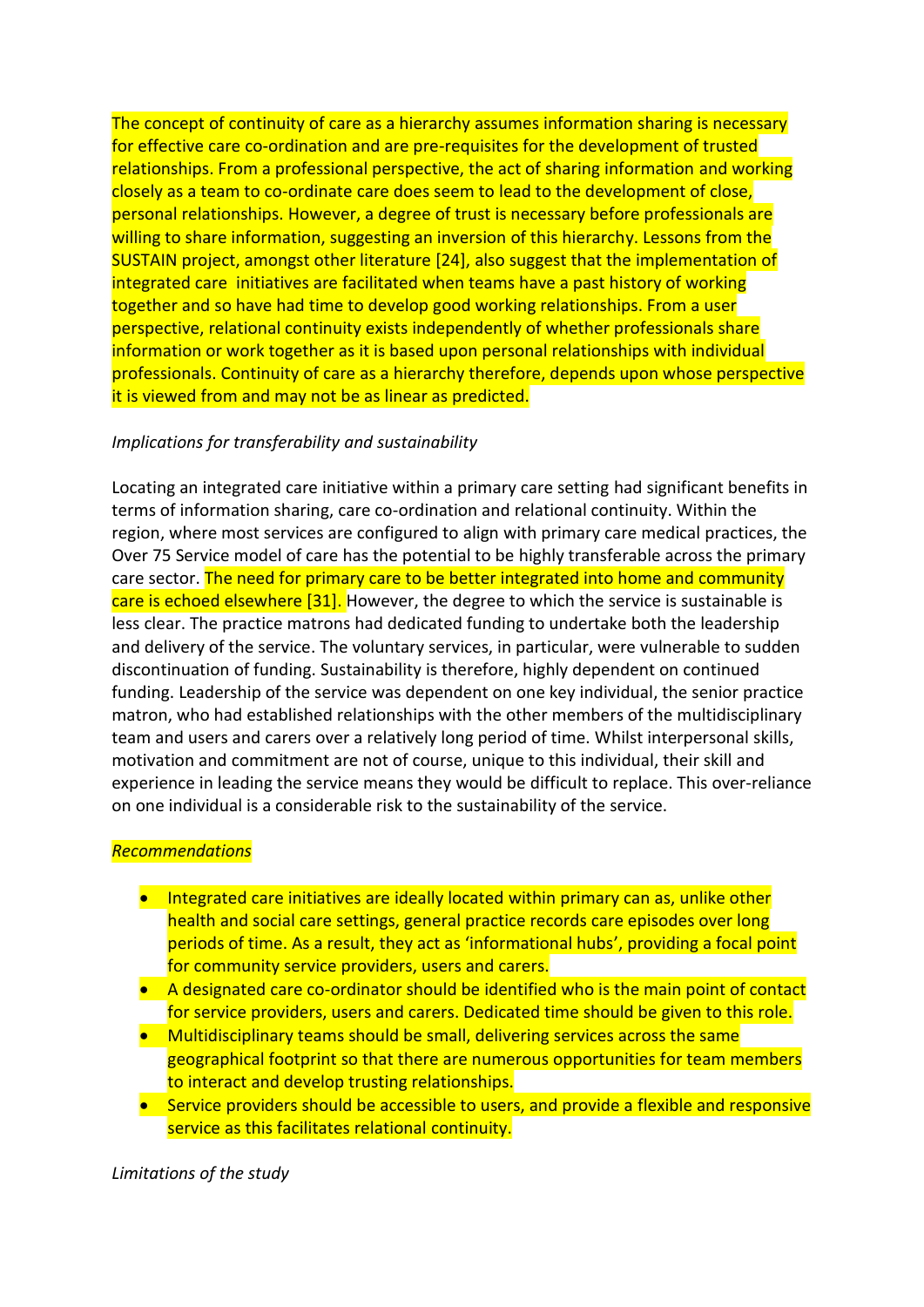This study is limited in that it is a single case study with a small sample size conducted as a secondary analysis from the SUSTAIN data. As a result, data was not collected specifically to explore continuity of care, although information sharing, care-coordination and personcentredness were key themes within SUSTAIN. The relationship between continuity of care and user- and service-related outcomes has not been explored in this study.

#### **Conclusion**

The Over 75 Service presents an effective model of integrated care for older people with complex needs living at home. A primary care setting for integrated community services provides an informational and geographical hub, which acts as a focal point for health and social care providers, users and carers. Organisational structures in which individual practitioners are aligned to the same geographical footprint as the primary care practice is important for building relationships between team members and providing continuity of care for users and carers. The existence of named care co-ordinators, based in primary care who are responsible for organising care and referring to other care providers also facilitates integration. However, an over-reliance on a single individual in a leadership role threatens sustainability. Key to multidisciplinary teamworking and care co-ordination is a willingness to share information and the establishment of close, trusted relationships which is made possible by having a relatively small team with a common caseload which provides frequent opportunities for interaction and joint working. The existence of these factors in integrated primary care settings is, therefore, likely to lead to better continuity of care.

#### **References**

[1] Saultz JW. Defining and measuring interpersonal continuity of care. Annals of Family Medicine. 2003; 1(3)

[2] Haggerty JL, Roberge D, Freeman GK and Beaulieu C. Experienced continuity of care when patients see multiple clinicians: A qualitative metasummary. Annals of Family Medicine. 2013; 11(3)

[3] Bayliss E, Ellis J, Shoup JA, Zeng, C, McQuillan D and Steiner J. Effect of continuity of care on hospital utilization for seniors with multiple medical conditions in an integrated health care system. Annals of Family Medicine. 2015; 13(2)

[4] Dossa AR, Moisan J, Guenette L, Lauzier S and Gregoire J. Association between interpersonal continuity of care and medication adherence in type 2 diabetes: an observational cohort study. Canadian Medical Association Journal Open. 2017; 5(2)

[5] Saultz JW and Albedaiwi W. Interpersonal continuity of care and patient satisfaction: A critical review. Annals of Family Medicine. 2004; 2(5)

[6] Saultz JW and Lochner J. Interpersonal continuity of care and care outcomes: A critical review. Annals of Family Medicine. 2005; 3(2)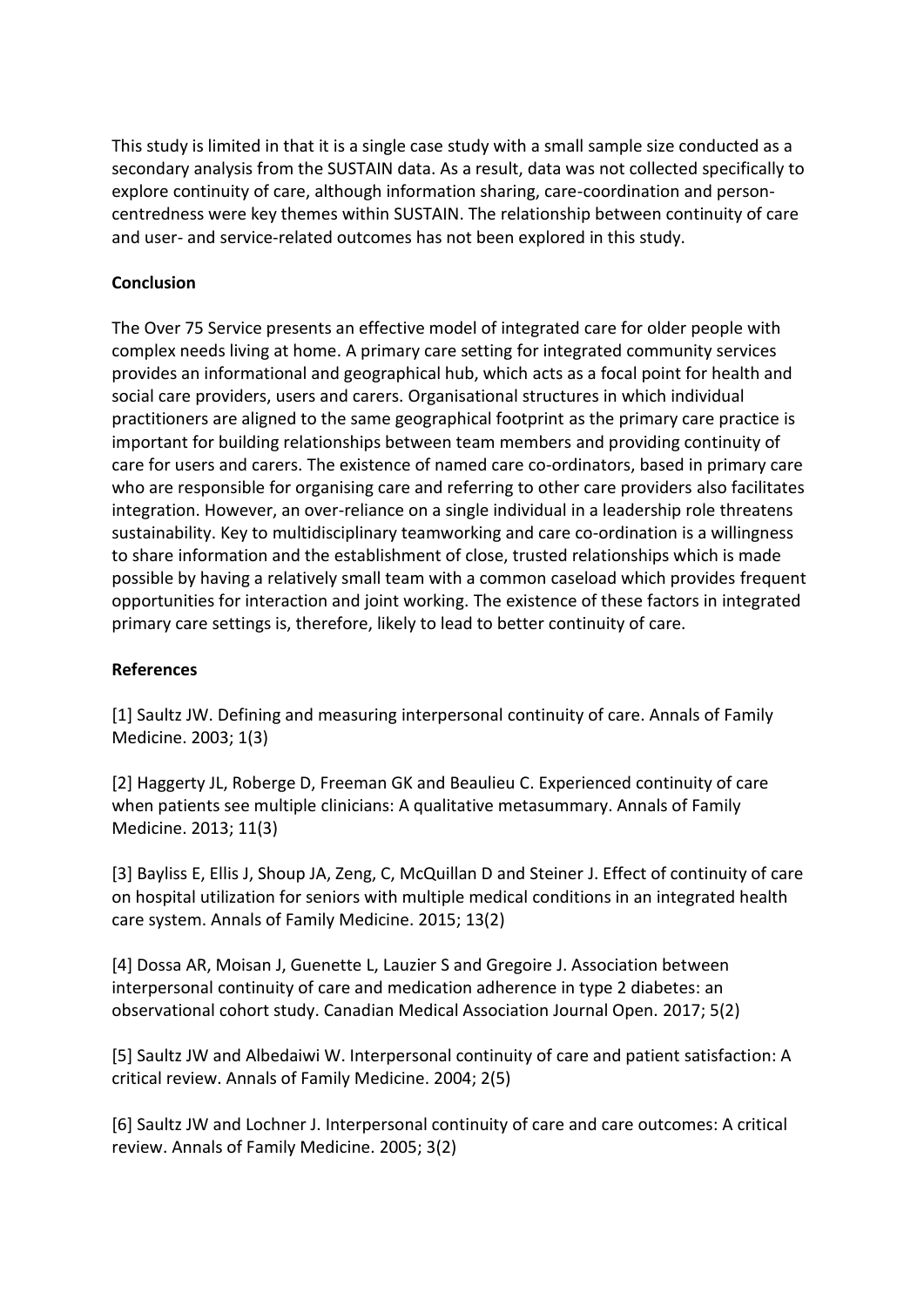[7] Al-Azri M, Al-Ramadhani R, Al-Rawahi N, Al-Shafee K, Al-Hinai M and Al-Maniri A. Patients attitudes and experiences of relational continuity in semi-urban general practices in Oman. Family Practice. 2004; 31(3):303-310

[8] NHS England, Royal College of General Practitioners, Health Education England. General Practice Forward View. London: NHS; 2016; [cited 31/8/19] Available from: <http://www.england.nhs.uk/wp-content/uploads/2016/04/gpfv.pdf>

[9] Gjevjon ER, Eika KH, Romoren TI and Landmark BF. Measuring interpersonal continuity in high-frequency home healthcare services. Journal of Advanced Nursing. 2014; 70(3):553-563

[10] NHS England, Public Health England, Health Education England, Monitor, Care Quality Commission, NHS Trust Development Authority. Five Year Forward View. London: NHS; 2014; [cited 31/8/19] Available from [http://www.england.nhs.uk/wp](http://www.england.nhs.uk/wp-content/uploads/2014/10/5yfv-web.pdf)[content/uploads/2014/10/5yfv-web.pdf.](http://www.england.nhs.uk/wp-content/uploads/2014/10/5yfv-web.pdf)

[11] SUSTAIN – Sustainable tailored integrated care for older people in Europe. Available from [http://www.sustain-eu-org.](http://www.sustain-eu-org/) (Accessed 31/8/19)

[12] NHS England. Enhanced service specification Avoiding unplanned admissions: proactive case finding and patient review for vulnerable people. London: NHS; 2014; [cited 31/8/2019] Available from: [https://www.england.nhs.uk/wp](https://www.england.nhs.uk/wp-content/uploads/2014/06/avoid-unpln-admss-serv-spec.pdf)[content/uploads/2014/06/avoid-unpln-admss-serv-spec.pdf](https://www.england.nhs.uk/wp-content/uploads/2014/06/avoid-unpln-admss-serv-spec.pdf)

[13] Vandoros S and Papanicolas I. The Effects of Proactive Care: A Qualitative and Quantitative Approach. London School of Economics and Political Science LSE Enterprise. 2015

[14] Rockwood K, Song X, MacKnight C, Bergman H, Hogan DB, McDowell I and Mitnitski A. A global clinical measure of fitness and frailty in elderly people. Canadian Medical Association Journal. 2005; 173(5):489-95

[15] Yin RK. Case study research: Design and methods. Sage Publications, Thousand Oaks, California. 2013

[16] Glasgow RE, Green LW, Taylor MV and Stange KC. An evidence integration triangle for aligning science with policy and practice. American Journal of Preventative Medicine. 2012; 42(6):646-654

[17] De Bruin SR, Stoop A, Billings J. et al on behalf of the SUSTAIN consortium. The SUSTAIN project: A European study on improving integrated care for older people living at home. International Journal of Integrated care. 2018; 18(1):6,1-12

[18] Flick U. An Introduction to Qualitative Research. Sage Publications, Thousand Oaks, California. 2018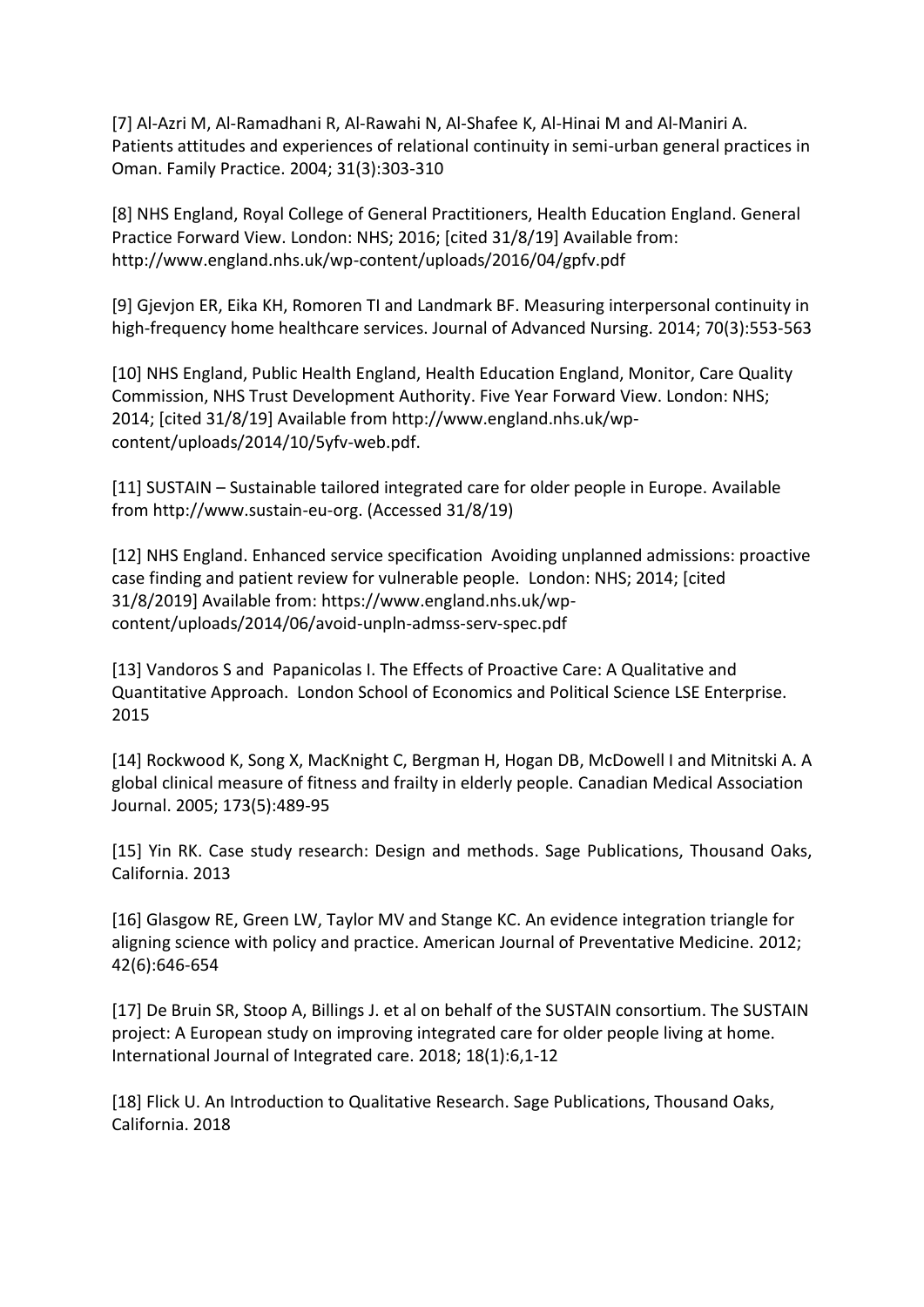[19] Breton M, Haggerty J, Roberge D and Freeman GK. Management continuity in local health networks. International Journal of Integrated Care. 2012; 12

[20] Lafortune, C, Huson, K, Santi, S and Stolee, P (2015). Community-based primary health care for older adults: A qualitative study of the perceptions of clients, caregivers and health care providers. BioMed Central Geriatrics, 2015. 15(57), 1–11.

[21] Sadler E, Potterton V, Anderson R, Khadjesari Z, Sheehan K, Butt F, et al. Service user, carer and provider perspectives on integrated care for older people with frailty, and factors perceived to facilitate and hinder implementation: A systematic review and narrative synthesis. PLoS ONE 14(5): e0216488. 2019. Available from: https://doi. org/10.1371/journal.pone.0216488

[22] Spoorenberg SLW, Wynia K, Fokkens AS, Slotman K, Kremer HPH, Reijneveld SA. Experiences of Community-Living Older Adults Receiving Integrated Care Based on the Chronic Care Model: A Qualitative Study. PLoS ONE 10(10): e0137803. 2015. Available from: <https://doi.org/10.1371/journal.pone.0137803>

[23] Waibel S, Aller M, Vargas I et al. How does perceived informational and managerial continuity affect quality of care? Patients' opinions on the Catalan public health services. International Journal of Integrated Care. 2014; Annual conference supplement; URN:NBN:NL:UI:10-1-116219

[24] Janssen BM, Snoeren MW, Van Regenmortel T, Abma TA. Working towards integrated community care for older people: empowering organisational features from a professional perspective. Health Policy. 2015; 119(1): 1–8. Available from: https://doi.org/10.1016/j.healthpol.2014.09.016

[25] Kreck A, Flink M, Frykholm O, Krisebom M and Ekstedt M. The information flow in a healthcare organisation with integrated units. International Journal of Integrated Care. 2019; 19(3) 20: 1-10

[26] Maguire D, Honeyman M and Omojomolo D. Digital change in health and social care. London: The Kings Fund. 2018; [cited 31/8/19]. Available from: <https://www.kingsfund.org.uk/publications/digital-change-health-social-care>

[27] Den Herder-can der Eerden M, Hasselaar J, Paynem S. et al. How continuity of care is experienced within the context of integrated palliative care: A qualitative study with patients and family caregivers in five European countries. Palliative Medicine. 2017; 31(10):946-955

[28] NHS England. The NHS Long-Term Plan. 2019. Available at: https://www.longtermplan.nhs.uk

[29] Lhussier, M, Dalkin, S, Hetherington, R. Community care for severely frail older people: Developing explanations of how, why and for whom it works. International Journal of Older People Nursing. 2019; 14:e12217. Available from:<https://doi.org/10.1111/opn.12217>